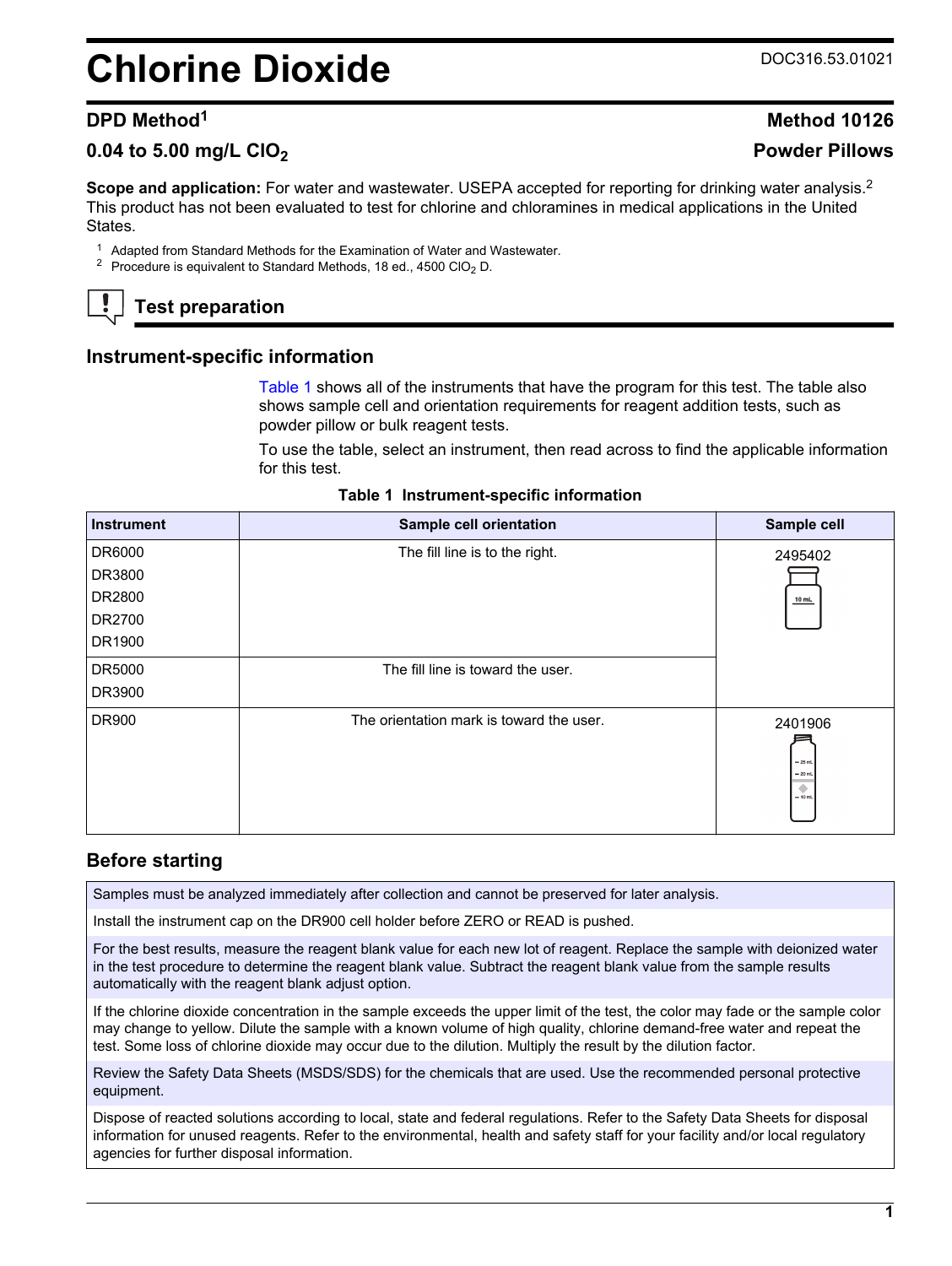#### **Items to collect**

| <b>Description</b>                                                                                                                     | Quantity |
|----------------------------------------------------------------------------------------------------------------------------------------|----------|
| DPD Free Chlorine Powder Pillow, 10 mL                                                                                                 |          |
| Glycine Reagent                                                                                                                        | 4 drops  |
| Sample cells. (For information about sample cells, adapters or light shields, refer to Instrument-<br>specific information on page 1.) | 2        |
| Stopper for 18-mm tubes                                                                                                                |          |

Refer to [Consumables and replacement items](#page-4-0) on page 5 for order information.

#### **Sample collection**

- Analyze the samples immediately. The samples cannot be preserved for later analysis.
- Chlorine dioxide is a strong oxidizing agent and is unstable in natural waters. Chlorine reacts quickly with various inorganic compounds and more slowly with organic compounds. Many factors, including reactant concentrations, sunlight, pH, temperature and salinity influence the decomposition of chlorine dioxide in water.
- Collect samples in clean glass bottles. Do not use plastic containers because these can have a large chlorine dioxide demand.
- Pretreat glass sample containers to remove chlorine dioxide demand. Soak the containers in a weak bleach solution (1 mL commercial bleach to 1 liter of deionized water) for at least 1 hour. Rinse fully with deionized or distilled water. If sample containers are rinsed fully with deionized or distilled water after use, only occasional pretreatment is necessary.
- Make sure to get a representative sample. If the sample is taken from a spigot or faucet, let the water flow for at least 5 minutes. Let the container overflow with the sample several times and then put the cap on the sample container so that there is no headspace (air) above the sample.

#### **Test procedure**



**1.** Start program **76 Chlor Diox DPD**. For information about sample cells, adapters or light shields, refer to [Instrument-specific](#page-0-0) [information](#page-0-0) on page 1.



**2. Prepare the blank:** Fill the sample cell with 10 mL of sample. Put the stopper in the blank.



**3. Prepare the sample:** Fill a second sample cell with 10 mL of sample. Put the stopper in the prepared sample.



**4.** Clean the blank sample cell.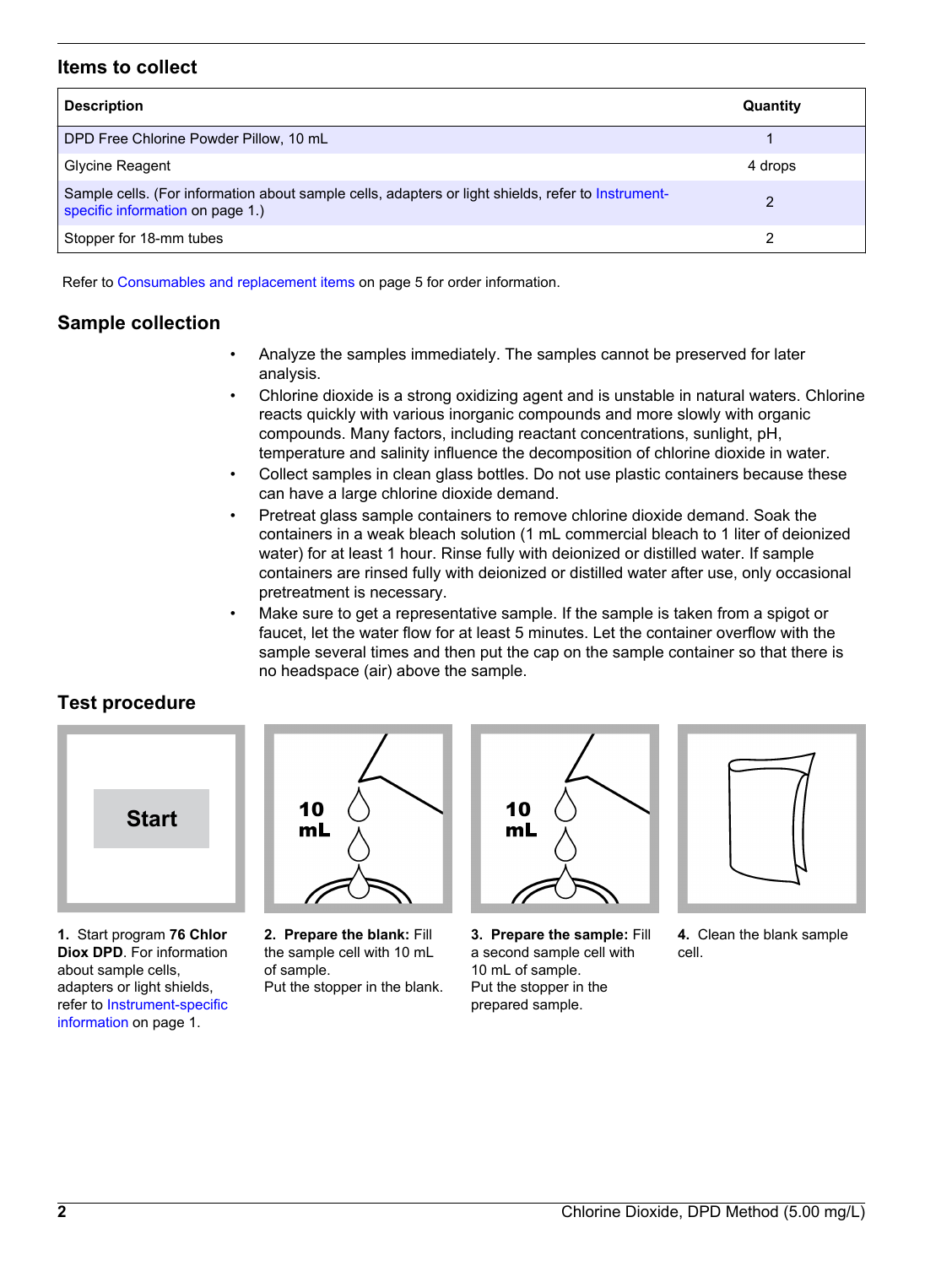

**5.** Insert the blank into the cell holder.



**9.** Add the contents of one DPD Free Chlorine Powder Pillow to the sample cell.



**6.** Push **ZERO**. The display shows  $0.00$  mg/L ClO<sub>2</sub>.



**10.** Swirl the sample cell for 20 seconds to mix.



**7.** Add 4 drops of Glycine Reagent to the sample cell.



**11.** Wait 30 seconds for any undissolved powder to settle. Undissolved powder will not affect accuracy.



**8.** Swirl to mix.



**12.** Clean the prepared sample cell.



**13.** Within one minute of the reagent addition, insert the prepared sample into the cell holder.

### **Interferences**



**14.** Push **READ**. Results show in mg/L  $ClO<sub>2</sub>$ .

| Interfering substance     | Interference level                                                                                                                                                                                                                                                                                                                            |
|---------------------------|-----------------------------------------------------------------------------------------------------------------------------------------------------------------------------------------------------------------------------------------------------------------------------------------------------------------------------------------------|
| Acidity                   | More than 150 mg/L CaCO <sub>3</sub> . The full color may not develop or the color may fade instantly. Adjust<br>to pH 6–7 with 1 N Sodium Hydroxide. Measure the amount to add on a separate sample aliquot,<br>then add the same amount to the sample that is tested. Correct the test result for the dilution from<br>the volume addition. |
| Alkalinity                | More than 250 mg/L CaCO <sub>3</sub> . The full color may not develop or the color may fade instantly. Adjust<br>to pH 6-7 with 1 N Sulfuric Acid. Measure the amount to add on a separate sample aliquot, then<br>add the same amount to the sample that is tested. Correct the test result for the dilution from the<br>volume addition.    |
| Bromine, Br <sub>2</sub>  | Positive interference at all levels                                                                                                                                                                                                                                                                                                           |
| Chlorine, Cl <sub>2</sub> | May interfere at more than 6 mg/L Cl <sub>2</sub> . Additional glycine may be able to remove this interference.                                                                                                                                                                                                                               |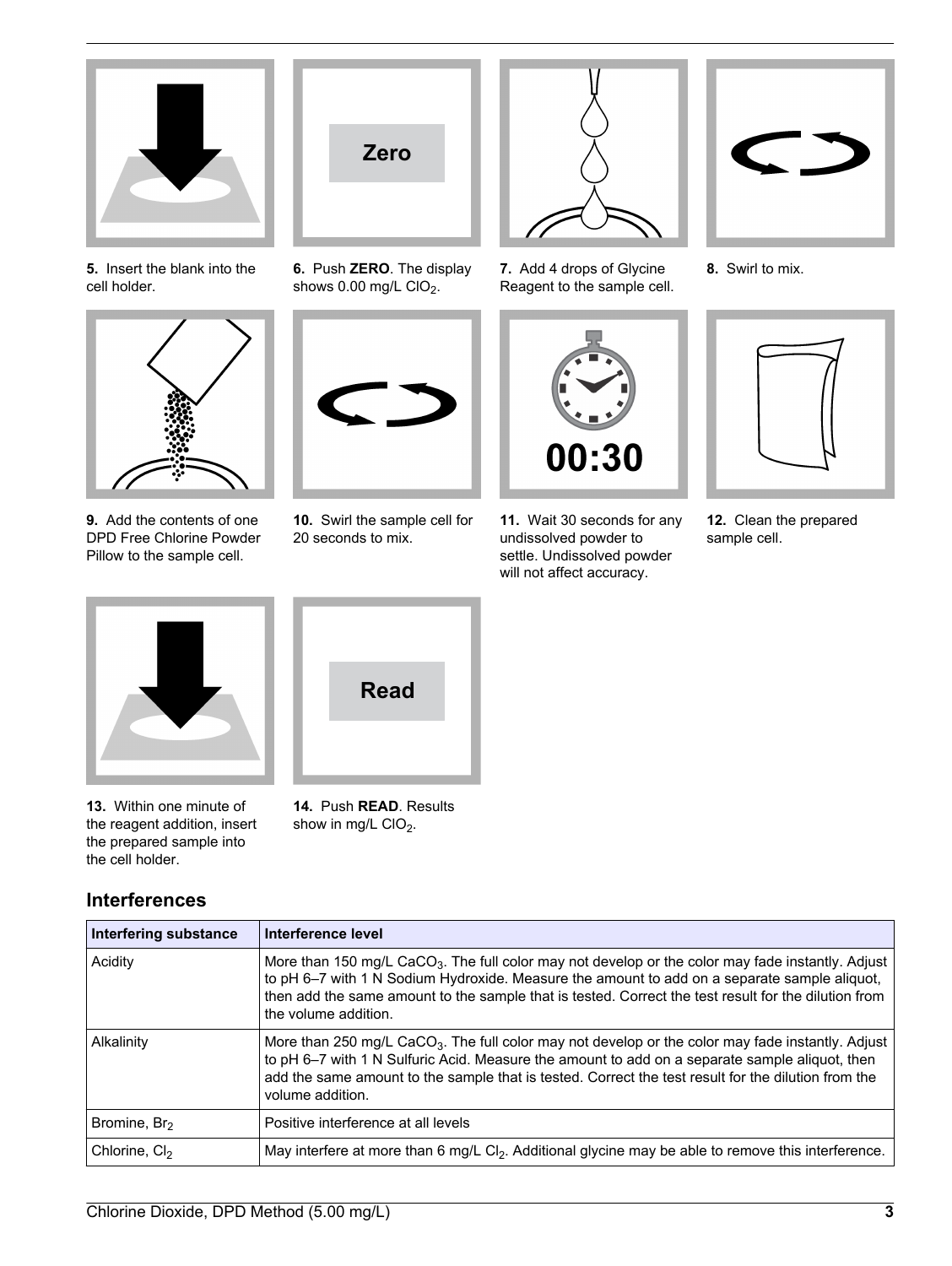| <b>Interfering substance</b>                                                        | Interference level                                                                                                                                                                                                                                                                                                                                                                                                                             |  |
|-------------------------------------------------------------------------------------|------------------------------------------------------------------------------------------------------------------------------------------------------------------------------------------------------------------------------------------------------------------------------------------------------------------------------------------------------------------------------------------------------------------------------------------------|--|
| Inorganic chloramines                                                               | Positive interference at all levels                                                                                                                                                                                                                                                                                                                                                                                                            |  |
| Chloramines, organic                                                                | May interfere in the result for total chlorine analysis                                                                                                                                                                                                                                                                                                                                                                                        |  |
| Flocculating agents                                                                 | High levels of most flocculating agents are acceptable. The acceptable level is decreased when<br>chlorine is present. Refer to the information about metals in this table. In the presence of 0.6 mg/L<br>$Cl_2$ , Al(SO <sub>4</sub> ) <sub>3</sub> (< 500 mg/L) and FeCl <sub>2</sub> (<200 mg/L) may be tolerated.                                                                                                                         |  |
| <b>Hardness</b>                                                                     | No effect at less than 1000 mg/L as CaCO <sub>3</sub>                                                                                                                                                                                                                                                                                                                                                                                          |  |
| Manganese, Oxidized<br>$(Mn^{4+}, Mn^{7+})$ or<br>Chromium, Oxidized<br>$(Cr^{6+})$ | Pre-treat the sample as follows:<br>Adjust the sample pH to 6-7.<br>1.<br>Add 3 drops of Potassium lodide (30-g/L) to 10 mL of sample.<br>2.<br>Mix and wait 1 minute.<br>3.<br>Add 3 drops of Sodium Arsenite (5-g/L) and mix.<br>4.<br>Use the test procedure to measure the concentration of the treated sample.<br>5.<br>Subtract this result from the result without the treatment to obtain the correct chlorine<br>6.<br>concentration. |  |
| Metals                                                                              | Various metals can combine with the glycine that is used to remove chlorine from the sample.<br>Metal interference is minimal except when chlorine is present. In the presence of 0.6 mg/L Cl <sub>2</sub> ,<br>both copper (>10 mg/L) and nickel (>50 mg/L) interfere. Other metals that combine with glycine<br>may also interfere. It may be necessary to add more glycine to overcome this interference.                                   |  |
| Monochloramine                                                                      | Causes a gradual drift to higher readings. When read within 1 minute after reagent addition,<br>3 mg/L monochloramine causes less than a 0.1 mg/L increase in the reading.                                                                                                                                                                                                                                                                     |  |
| Ozone                                                                               | Positive interference at all levels                                                                                                                                                                                                                                                                                                                                                                                                            |  |
| Peroxides                                                                           | May interfere                                                                                                                                                                                                                                                                                                                                                                                                                                  |  |
| Highly buffered samples<br>or extreme sample pH                                     | Can prevent the correct pH adjustment (of the sample) by the reagents. Sample pretreatment may<br>be necessary.                                                                                                                                                                                                                                                                                                                                |  |

#### **Pollution prevention and waste management**

If sodium arsenite was added to the sample for manganese or chromium interferences, the reacted samples will contain arsenic and must be disposed of as a hazardous waste. Dispose of reacted solutions according to local, state and federal regulations.

#### **Accuracy check**

#### **Standard solution method**

The preparation of chlorine dioxide standards is difficult and hazardous. These standards are explosive and volatile! Only a trained chemist should prepare the standards with applicable safety equipment and precautions. The manufacturer does not recommend preparation of chlorine dioxide standards. If an independent standard preparation is required, refer to the instructions in *Standard Methods for the Examination of Water and Wastewater*, Part 4500-CIO<sub>2</sub> Chlorine Dioxide, under the headings "Stock chlorine dioxide solution" and "Standard chlorine dioxide solution". Prepare a chlorine dioxide standard.

#### **Method performance**

The method performance data that follows was derived from laboratory tests that were measured on a spectrophotometer during ideal test conditions. Users can get different results under different test conditions.

| Program | <b>Standard</b>  | Precision (95% confidence interval) | <b>Sensitivity</b><br>Concentration change per 0.010 Abs change |
|---------|------------------|-------------------------------------|-----------------------------------------------------------------|
| 76      | 3.00 mg/L $ClO2$ | 2.89-3.11 mg/L CIO <sub>2</sub>     | 0.04 mg/L $ClO2$                                                |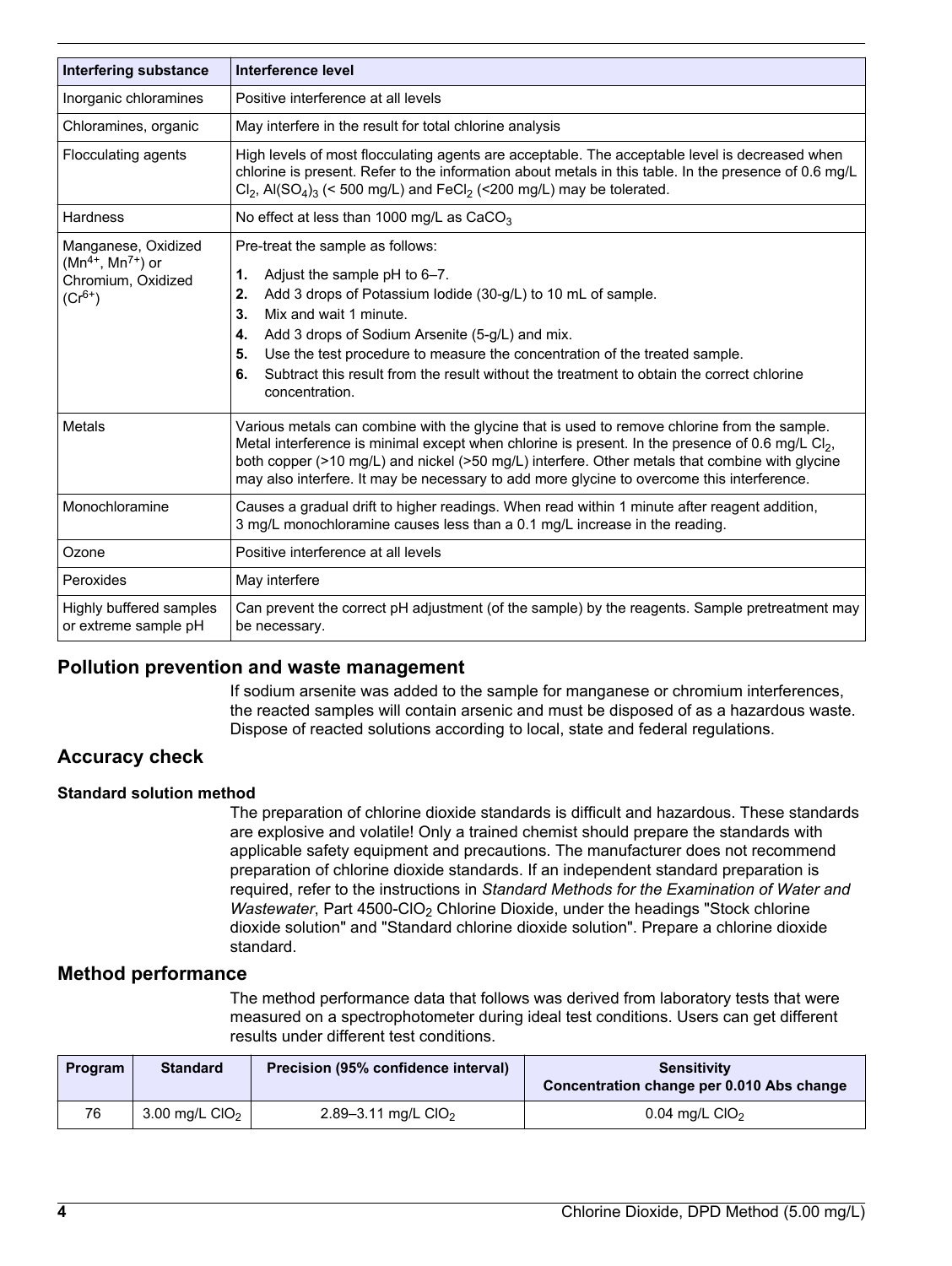#### <span id="page-4-0"></span>**Summary of method**

Chlorine dioxide reacts with DPD (N, N-diethyl-p-phenylenediamine) to the extent of onefifth of its total available chlorine content, which corresponds to the reduction of chlorine dioxide to chlorite. A pink color forms, the intensity of which is proportional to the chlorine dioxide concentration in the sample. Chlorine interference is removed with the addition of glycine, which converts free chlorine to chloroaminoacetic acid, but has no effect on chlorine dioxide at the test pH. The measurement wavelength is 530 nm for spectrophotometers or 520 nm for colorimeters.

#### **Consumables and replacement items**

#### **Required reagents**

| <b>Description</b>                             | <b>Quantity/test</b> | Unit          | Item no. |
|------------------------------------------------|----------------------|---------------|----------|
| Chlorine Dioxide DPD/Glycine Reagent Set       |                      | $100$ /p $kg$ | 2770900  |
| Includes:                                      |                      |               |          |
| DPD Free Chlorine Reagent Powder Pillow, 10 mL |                      | $100$ /p $kg$ | 2105569  |
| Glycine Reagent                                | 4 drops              | 29 ml         | 2762133  |

#### **Required apparatus**

| <b>Description</b>                       | <b>Quantity/test</b> | Unit     | Item no. |
|------------------------------------------|----------------------|----------|----------|
| Beaker, 50 mL                            |                      | each     | 50041H   |
| Stoppers for 18-mm tubes                 |                      | 6/pkg    | 173106   |
| Sample cell, 10-mL round, 25 mm x 54 mm  |                      | each     | 2122800  |
| Sample cell, 10-mL round, 25 mm x 60 mm  |                      | 6/pkg    | 2427606  |
| Sample cells, 10-mL square, matched pair |                      | $2$ /pkg | 2495402  |

#### **Recommended standards and apparatus**

| <b>Description</b>                                                         | Unit         | Item no. |
|----------------------------------------------------------------------------|--------------|----------|
| Chlorine Standard Solution, 10-mL Voluette <sup>®</sup> Ampule, 50-75 mg/L | $16$ /p $kg$ | 1426810  |
| Ampule Breaker, 10-mL Voluette <sup>®</sup> Ampules                        | each         | 2196800  |
| Water, organic-free                                                        | 500 mL       | 2641549  |

#### **Optional reagents and apparatus**

| <b>Description</b>                                                             | Unit             | Item no. |
|--------------------------------------------------------------------------------|------------------|----------|
| DPD Free Chlorine Reagent Powder Pillows, 10 mL                                | 1000/pkg         | 2105528  |
| DPD Free Chlorine Reagent Powder Pillows, 10 mL                                | 300/pkg          | 2105503  |
| Potassium Iodide, 30-g/L                                                       | 100 mL           | 34332    |
| Sodium Arsenite, 5-g/L                                                         | $100 \text{ ml}$ | 104732   |
| Sodium Hydroxide Standard Solution, 1.0 N                                      | 100 mL MDB       | 104532   |
| Standard Methods for the Examination of Water and Wastewater (current edition) | each             | 2270800  |
| Stoppers for 18-mm tube                                                        | $25$ /pkg        | 173125   |
| Sulfuric Acid Standard Solution, 1 N                                           | 100 mL MDB       | 127032   |